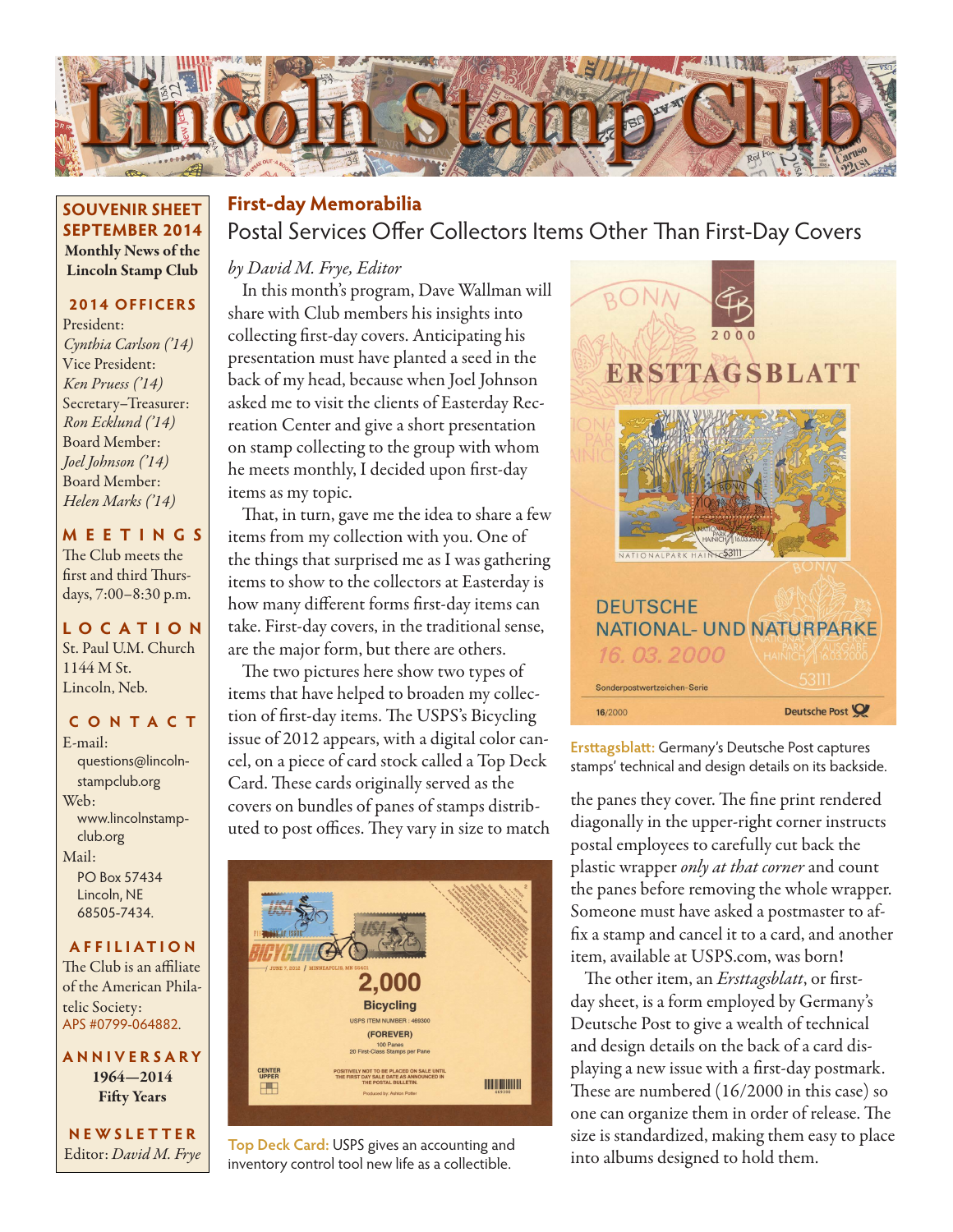### **SHOW AND TELL** Bring Your Unusual, Intriguing Items

# **September 2014 Exchange**

The Club offers the following items at its monthly exchange. Make payments in cash or in personal checks made out to the Club. Items in black are donations to the Lincoln Stamp Club; proceeds from the sale of donations benefit the Club's general work.

Members of the Club are encouraged to bring items from their collection to the program meeting—the second meeting of the month—to show to the other Club members.

You can bring an unusual or distinctive item, an item with a story, an item that needs further identification, or any other item that captures your eye and interest.

We will take some time at this second meeting to give members a chance to show their items and to tell (or ask!) about them.

This is a great way to share with fellow collectors some of the high points of your collection and to find out about nooks and crannies in the world of philately you may not have known about before.

Thanks for giving this invitation some thought and for bringing your items to enrich our Club's gatherings.

| Lot $#$      | Description                                     | Catalogue                   | Minimum | Final         | <b>Buyer</b> |
|--------------|-------------------------------------------------|-----------------------------|---------|---------------|--------------|
| $\bullet$ 01 | Alderny Sc. 325–330, M set/6                    | \$12.00                     | \$3.00  |               |              |
| $\bullet$ 02 | Central African Rep. Sc. C187, CTO              | \$2.00                      | \$0.50  |               |              |
| $\bullet$ 03 | Chad Sc. 181-210, CTO set/28                    | \$9.90                      | \$2.00  |               |              |
| $\bullet$ 04 | Belgium Sc. 572-573, M, '61 Europa              | \$0.75                      | \$0.25  |               |              |
| $\bullet$ 05 | Great Britain Sc. 1791-1795, M str/5            | \$6.25                      | \$1.50  |               |              |
| $\bullet$ 06 | Great Britain Sc. 2514-2520, M set/10\$22.80    |                             | \$5.00  |               |              |
| $\bullet$ 07 | Guernsey Sc. 925, M sh/10                       | \$13.50                     | \$3.50  |               |              |
| $\bullet$ 08 | Guernsey Sc. 998-1003, M set/6                  | \$12.00                     | \$3.00  |               |              |
| $\bullet$ 09 | Guyana Sc. 36-38, U str/3                       | \$1.00                      | \$0.25  |               |              |
| $\bullet$ 10 | Korea Sc. 2267a, M Souv. Sh/2                   | \$1.10                      | \$0.25  |               |              |
| $\bullet$ 11 | Lithuania Sc. 388, M                            | \$0.25                      | \$0.05  |               |              |
| $\bullet$ 12 | Macao Sc. 698, M                                | \$1.25                      | \$0.25  |               |              |
| $\bullet$ 13 | Mozambique Co. Sc. 203-207, M set/6             | \$1.80                      | \$0.45  |               |              |
| $\bullet$ 14 | Nauru Sc. 184-187, M set/4                      | \$0.90                      | \$0.25  |               |              |
| $\bullet$ 15 | Norfolk Island Sc. 229–230, M set/2             | \$1.00                      | \$0.25  |               |              |
| $\bullet$ 16 | Poland Sc. B132, M                              | \$2.25                      | \$0.50  |               |              |
| $\bullet$ 17 | Reunion Sc. 126-127, 129, 131, M                | \$1.00                      | \$0.25  |               |              |
| •18          | Reunion Sc. 177B, C, E, F, G, Mint              | \$2.50                      | \$0.50  |               |              |
| $\bullet$ 19 | Reunion, 6 assorted, M                          | \$2.00                      | \$0.25  |               |              |
| $\bullet$ 20 | Romania Sc. 3343–3344, M, 2 Souv. Sh.           | \$5.00                      | \$1.25  |               |              |
| $\bullet$ 21 | Romania Sc. 3537-3538, M, 2 Souv. Sh. \$6.00    |                             | \$1.50  |               |              |
| $\bullet$ 22 | Romania Sc. 3746-3748, M, set/2 + SS            | \$3.05                      | \$0.75  |               |              |
| $\bullet$ 23 | Romania Sc. 3762–3768, M, set/6 + SS            | \$2.90                      | \$0.75  |               |              |
| $\bullet$ 24 | Romanis Sc. 3770–3774, M, set/4 + SS            | \$3.00                      | \$0.75  |               |              |
| $\bullet$ 25 | Romania Sc. 3851, M Souv. Sh.                   | \$2.25                      | \$0.50  |               |              |
| $\bullet$ 26 | Russia Sc. 907-908, Used                        | \$0.85                      | \$0.25  |               |              |
| $\bullet$ 27 | Russia Sc. 2930A(b), M Souv. Sh. glossy \$12.50 |                             | \$3.00  |               |              |
| •28          | Russia Sc. 6026-6029, M, set/3 +SS              | \$2.25                      | \$0.50  |               |              |
| $\bullet$ 29 | Russia Sc. B107-112, M, set/6                   | \$15.00                     | \$3.00  |               |              |
| $\bullet$ 30 | St. Vincent Sc. 1131, 1211–22, M, s/13 \$20.00  |                             | \$5.00  |               |              |
| • 31         | Slovakia Sc. 496, M +FDC                        | \$1.40                      | \$0.30  |               |              |
| $\bullet$ 32 | Slovakia Sc. 548, M, sh w/labels + FDC \$5.65   |                             | \$1.40  |               |              |
| • 33         | Tuvalu Sc. 485-489, M, set/4 + SS               | \$3.70                      | \$0.75  |               |              |
| $\bullet$ 34 | US Sc. 772-777, 782-784, M                      | \$2.40                      | \$0.50  |               |              |
| • 35         | US Sc. 785–794, M                               | \$4.10                      | \$1.00  |               |              |
| •36          | US Sc. 795-796, 798-802, M                      | \$2.15                      | \$0.50  |               |              |
| $\bullet$ 37 | US Sc. 835-839, 852-858, M                      | \$5.30                      | \$1.00  |               |              |
| •38          | US Sc. 3895, FD-cancelled sheet                 | \$4.80                      | \$1.20  |               |              |
| • 39         | US Sc. SP71-73, 3 PO new issue posters          | $\frac{\ }{s-}$             | \$3.00  |               |              |
| $\bullet$ 40 | Hygrade Philatelic Color Guide                  | $\frac{\text{I}}{\text{I}}$ | \$0.50  |               |              |
| $\bullet$ 41 | Wonder Color Gauge                              | $\frac{\ }{s-}$             | \$0.50  |               |              |
| $\bullet$ 42 | Uni-Safe Perforation Gauge                      | $\frac{\text{I}}{\text{I}}$ | \$0.50  | $\frac{1}{2}$ |              |
| $\bullet$ 43 | <b>Vidiforms Perforation Gauge</b>              | $\frac{\text{I}}{\text{I}}$ | \$0.24  |               |              |
| $\bullet$ 44 | Norofold Hinges, opened pack                    | $\frac{\text{I}}{\text{I}}$ | \$0.50  |               |              |
| $\bullet$ 45 | Stamp Market Quarterly, Vol. 8 No. 2            | $\frac{\text{I}}{\text{I}}$ | \$0.25  |               |              |
| $\bullet$ 46 | Lexington-Concord Alarm, library bind.          | $\frac{\text{I}}{\text{I}}$ | \$0.25  |               |              |
|              |                                                 |                             |         |               |              |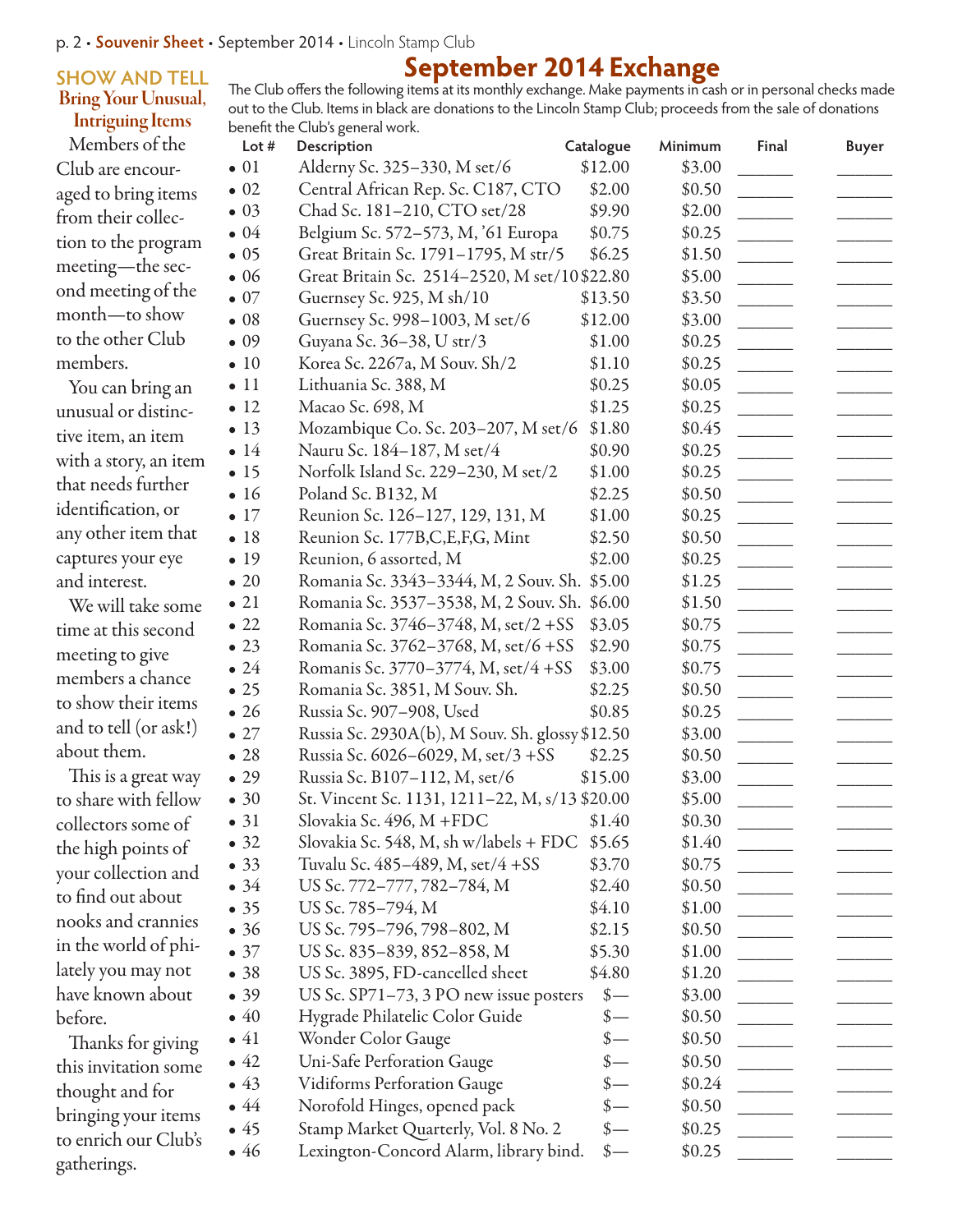## **LINPEX 2015 Exhibits News From the World of Collecting**

The Club's next stamp show—LINPEX 2015—will feature a sixteen-frame exhibition open only to single-frame exhibits. A panel of two judges will review the exhibits. The simplified fee structure is \$20 per exhibit.

Copies of the prospectus and entry form are available on the Club's Web site:

• www.lincolnstampclub.org/linpex/2015/linpexprospectus.pdf

• www.lincolnstampclub.org/linpex/2015/linpexentryform.pdf.

## **Sale Items at Meetings**

Through the generosity of donors who contribute their holdings to the Club to support its educational programs, the Club has obtained a supply of U.S. postage stamps. These are available for purchase at meetings. The fixed price is two-thirds of face value. The Club accepts either cash or checks made out to the Lincoln Stamp Club.

In addition, donated items that did not sell at past exchanges will also be available for half the minimum prices on the exchange tags.

Finally, the Club has received a supply of covers. Older covers—many from the WW II era—will be available for 25¢ each or five for \$1. More recent covers will be available for free.

## **APS StampShow Honors**

Mike Ley, a member of the Lincoln Stamp Club, earned World Series of Philately Prix d'Honneur at the APS StampShow for two of his exhibits: *Burma—The Post War Issues of 1945 to 1947* and *Burma—The First Two Issues*.

The show was held August 21–24, 2014, in Hartford, Connecticut.

Several years ago, LINPEX included in its exhibition the work of Adam Mangold, a youth collector. His exhibit, *Building a Nation … One State at a Time*, appearing at the show, earned a Gold award in the Youth category and received the American Association of Philatelic Exhibitors Youth First and the American Topical Association Youth Award.

## Lincoln Stamp Club • September 2014 • **Souvenir Sheet** • p. 3 From the Archives



### **Minding the Pennies:**

This cover shows, by the sender's stamped change of address, a degree of attention to managing the company's expenses. On the other hand, the affixed postage was a bit light. A 3¢ postage due stamp, cancelled while attached to its pane, covered the postage due.

**If you have an intriguing cover to share, send a high-resolution image and details to** questions@lincolnstampclub.org.

## **Precancel Notes** *Digging Through the Past with Google.com*

**Editor's Note:** The following excerpt comes from the May 15, 1918, issue of "The American Philatelist," p. 260.

I am indebted to Mr. Chas. Wilson for samples of the following Lincoln, Nebraska dues. These precancels appeared last winter. 5 types were used on the 3¢ postage due perforated 11. No. 1. Lincoln, Nebraska electrotype plate like regular type. No. 2. Lincoln, Nebraska, similar to the new roller type cancellation. No. 3. Lincoln, Nebraska Oval Office Killer. No. 4. A horizontal line drawn with a black grease pencil thru the center of the stamp. No. 5. A vertical line drawn with a black grease pencil thru the center of the stamp.

**Editor's Note:** This passage appeared in the September 15, 1918, issue of "The American Philatelist," p. 367.

Mr. Chas Wilson sends three Lincoln dues on part cover. The 10¢ is especially nice as it is cancelled with the roller type reading down. He states that he receives from 200 to 400 dues each month. Lincoln Nebraska also precancels with a pen using both the Parcel Post dues and the regular postage dues.

**Source:** books.google.com/books?id=zJwyAQAAMAAJ

## **Hudson River School Stamps**

- *Distant View of Niagara Falls*, Thomas Cole, 1830.
- *Summer Afternoon*, Asher B. Durand, 1865.
- *Sunset*, Frederic Edwin Church, 1865.
- *Grand Canyon*, Thomas Moran, 1912.